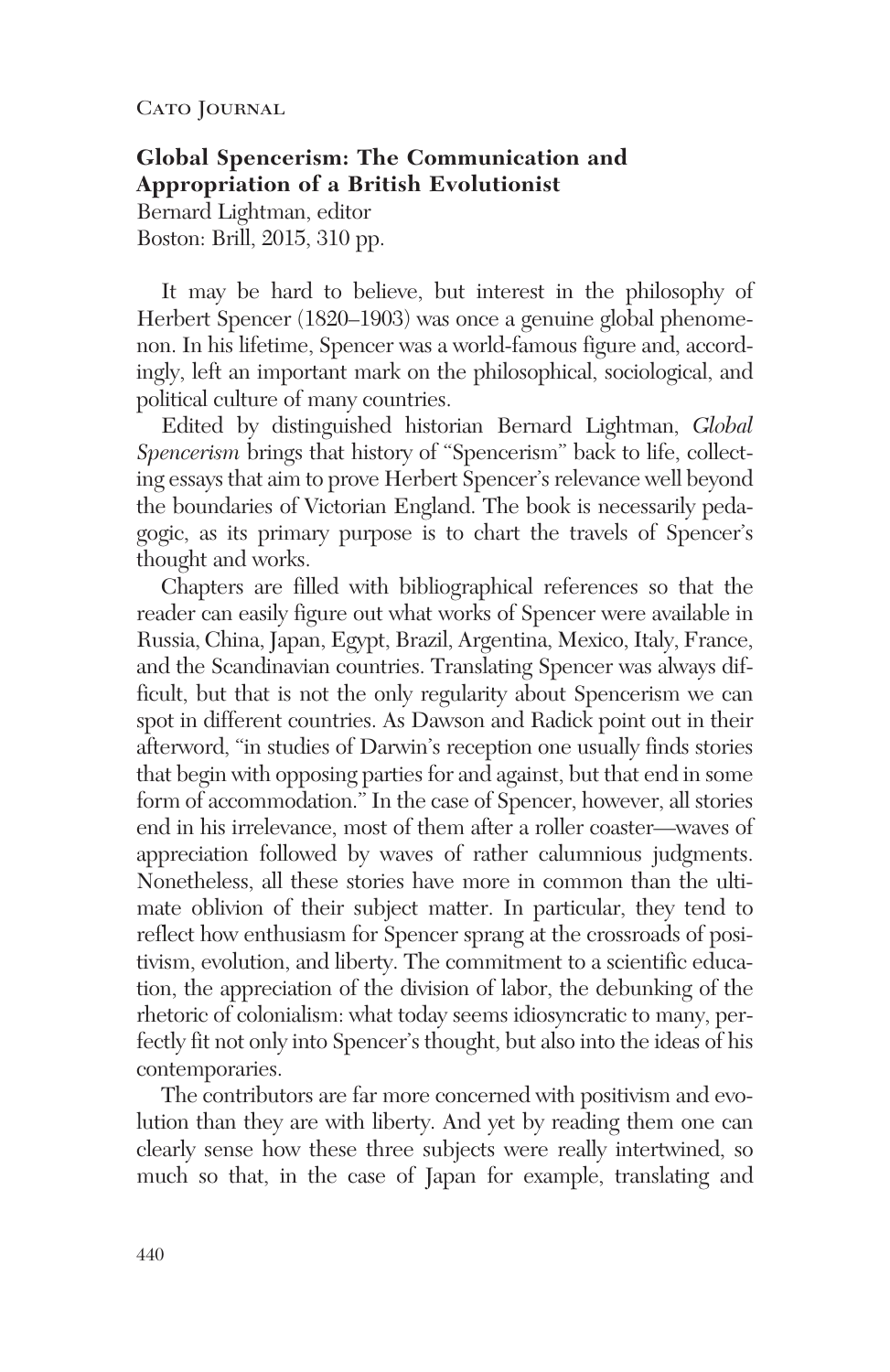"appropriating" Spencer was basically conceived as a shortcut to import the values of the Enlightenment.

Spencerism's fortunes often depended on the spread of a more diffused, and indeed more popular, scientific culture. Lower transaction costs in communication and print worked with the zeitgeist to make popular education possible.

Most of the contributions to the book try to make the reader acquainted with unfamiliar cultural settings and historical situations. These are interesting enough, but the best essay in the book, or at least the one that can be best appreciated by American readers, is the one Lightman himself devotes to the two American Spencerians, Edward Youmans (1821–87) and John Fiske (1842–1901). Lightman focuses on their "different, but complementary, approaches to discipleship." Fiske was a popularizer, "the productive writer and lecturer who tried to help Spencer complete his philosophical system." Youmans, however, "was primarily the organizer, working behind the scenes as Spencer's American agent." It took editorial genius and entrepreneurial alertness to "sell" evolution to the public, and Youmans had both.

But the diffusion of popular education and Spencerism was not just something American. Marwa Elshakry describes how, in 1903, writer Wilfrid Scawen Blunt introduced Herbert Spencer, who was to die in that same winter, "to an Egyptian admirer of his, the Grand Mufti of Egypt, Muhammad Abduh." Abduh was a religious reformer and one of the founders of the Islamic Modernism movement (as well as a student of Islamist reformer Jamal ad-Din al-Afghani, a modernist-oriented Salafist). That the Grand Mufti of Egypt wanted to meet with the author of *Man versus the State* is something that may shock us.

Yet the reception of Spencer in Egypt, which Elshakry documents, was remarkable indeed. It took place in the scientific periodical *al-Muqtataf*, which aggressively promoted "Evolutionism." "Spencer's appeal seemed to rest precisely upon this promise of progress. In a colonial context, where the notions of progress and development were often thought to be synonymous with social uplift, political freedom or national independence, it also carried the hope of a participation in a vastly different future, geopolitical order." But, Elshakry writes, it was the fact that Spencer's anti-imperialism was wed with a gradualist appreciation of evolution that made his thought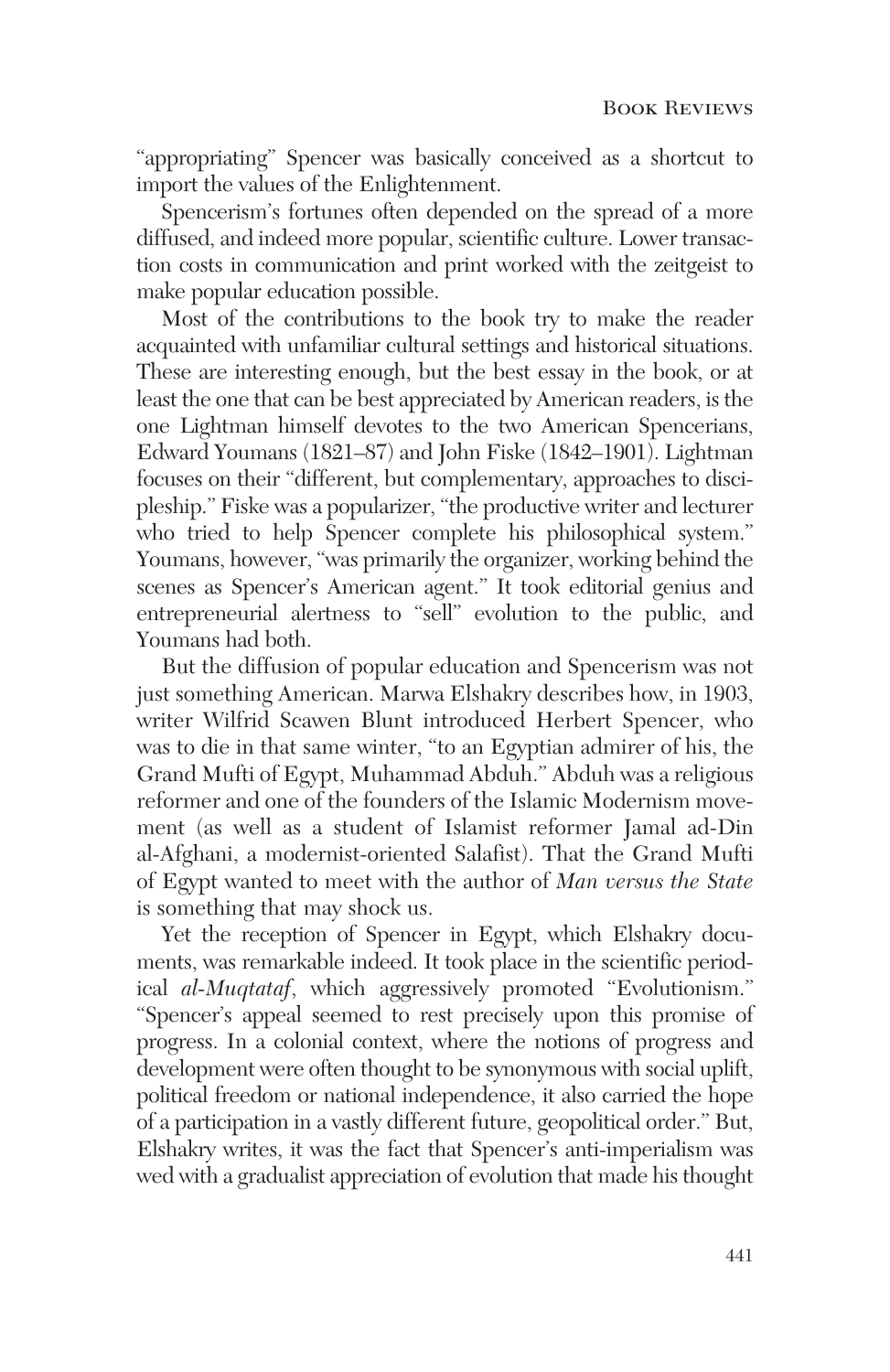## CATO JOURNAL

attractive to "readers of many science and literary Arabic journals of the time."

In Japan too, as G. Clinton Godart explains, Spencer met with an incipient demand:

The Freedom and Popular Rights Movement was a diverse movement of ex-samurai and others who, for a variety of reasons, appealed to the government for the establishment of popular political representation. "Freedom" (jiyū) became one of the neologism buzzwords of the day. These political activists found in Spencer (and others, like J.S. Mill) a scientific spokesman for their cause, and they translated accordingly.

Itagaki Taisuke, the leader of the movement, called Spencer's *Social Statics* the "textbook of social rights." The chapter of *Social Statics* on the rights of women, subsequently reprinted also as a stand-alone text, "was one of the first texts to appear on women's rights in Japan." It was used to call for "the reform of marriage and . . . to end mistreatment of women."

Sure enough, in Japan the Spencer "boom" was followed by a Spencer "bust," marked also by resurgent support for nationalism and high military spending. But isn't that the usual problem with Spencer? His eclipse in the social sciences is often explained by the fact that, in the ever-growing academic specialization of the 20th century, a thinker who wrote on psychology, biology, sociology, and philosophy could not resonate with the most influential readers. But Spencer's ideas were part of the problem too, so to speak. A staunch proponent of limited government and peace, he couldn't be taken seriously in the era of total government and total war.

In her remarkable essay on the Italian reception of Spencer, Paola Govoni rightly stresses "the importance of individual liberty in Herbert Spencer's thought that periodically attract[s] the attention of Italian readers." It thus comes as a surprise that Govoni's own treatment of Spencer's belief in individual liberty is somewhat limited. Govoni mentions Tullio Martello, an economist that she correctly identifies as "a follower of Adam Smith" (but Martello was also a disciple of Francesco Ferrara, the doyen of Italian classical liberal economists), and refers *en passant* to Vilfredo Pareto, for whom, as Pareto said, "Spencer's positivism is simply a metaphysics."